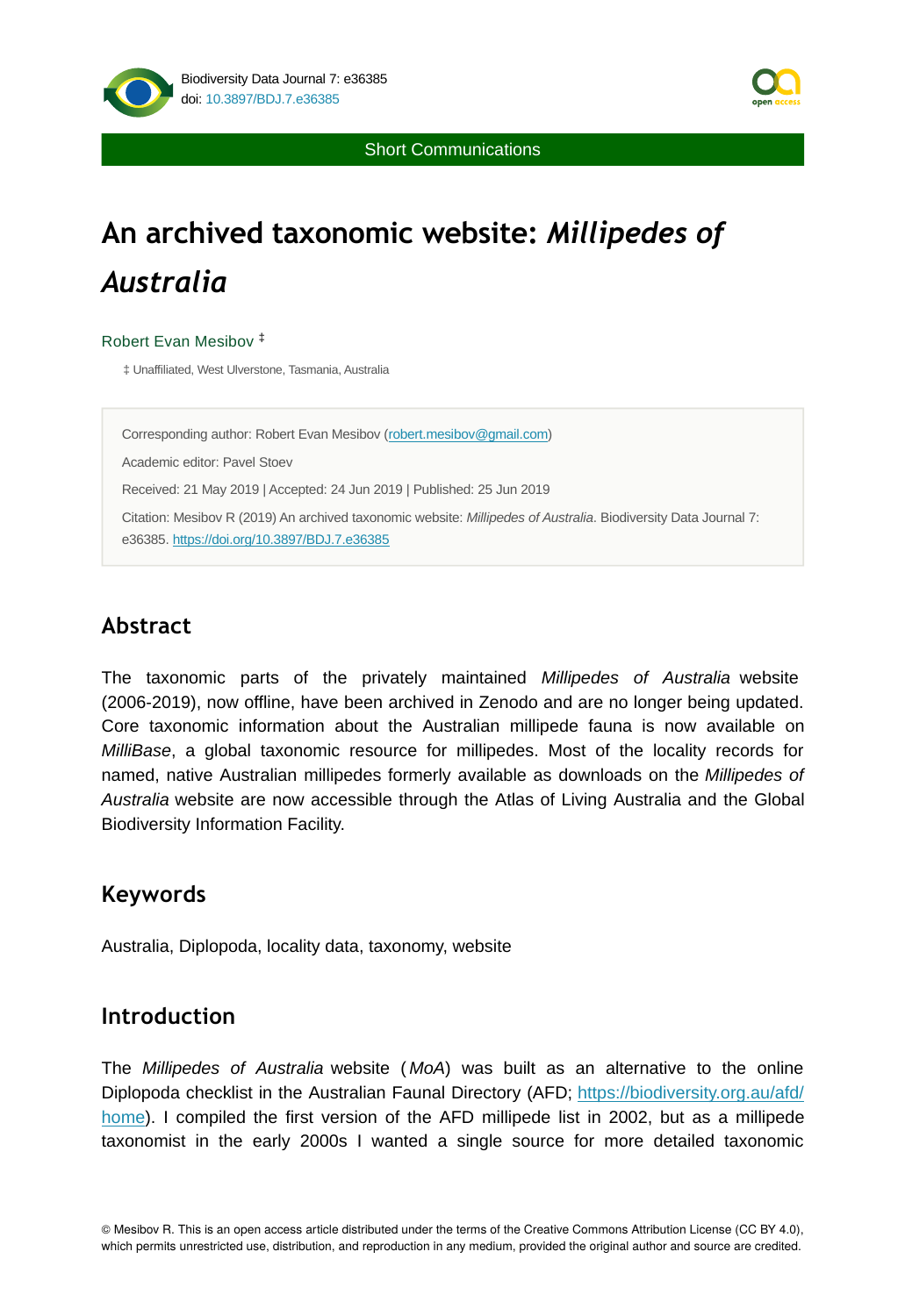information on the Australian fauna and for detailed species locality information. *MoA* went online in 2006 as a privately maintained resource hosted by the Queen Victoria Museum and Art Gallery in Launceston, Tasmania, Australia. It contained synonymies for genera and species, as well as information about primary and secondary type specimens.

Over the next few years I upgraded the format and content of *MoA* and in 2010 moved it to a private domain, "polydesmida.info". Localities were first available in 2007 as markers on an interactive map of Australia. In 2012 the interactive map was replaced by downloadable CSV and KML files, grouped by genus. Locality records for named species were derived from specimen records in museum databases. For a discussion of the museum sources and how the records were checked and processed, see Mesibov (2013).

Two *MoA* features were available for short periods only. One was an interactive gallery of gonopod images for named, native Australian Polydesmida. The second was a set of webpages explaining the shell scripts I had written to generate both the static webpages in *MoA* and the downloadable CSV and KML files. All taxonomic and locality data were stored in tables of structured text rather than in a database. Whenever I updated the tables, the scripts were used to build new static webpages or new CSV and KML files to replace outof-date versions.

In 2015 I added an illustrated key to the millipede orders known in Australia (native and introduced), and in 2016 I added links on the *MoA* bibliography page to non-paywalled, online versions of cited literature.

In March 2019 *MoA* was upgraded from XHTML 1.0 Strict to HTML5. The locality information and files were removed. A note on the top-level pages explained that locality records for named, native Tasmanian millipedes had been provided to the Atlas of Living Australia (ALA) [\(https://collections.ala.org.au/public/show/dr444\)](https://collections.ala.org.au/public/show/dr444), and that most locality records for named, native non-Tasmanian millipedes in *MoA* could now be found in ALA or the Global Biodiversity Information Facility ([https://www.gbif.org](https://www.gbif.org/)).

On 17 May 2019 I removed *MoA* from "polydesmida.info" and archived the website in Zenodo as a freely available resource, no longer updated. Most of the taxonomic information in MoA now appears in *MilliBase* ([http://www.millibase.org](http://www.millibase.org/)), a global taxonomic database for millipedes built on the Aphia platform (Vandepitte et al. 2015) and hosted by the Flanders Marine Institute. More information from *MoA* is expected to be added to *MilliBase* in coming years.

# **Description of the archived website**

*MoA* in Zenodo is a ZIP archive containing a CSS file (external style sheet), an image folder with 16 small images, eight top-level HTML pages, a "genus" folder with 22 HTML webpages providing genus-level taxonomic details and a "species" folder with 114 HTML pages providing species-level taxonomic details. The eight top-level pages are: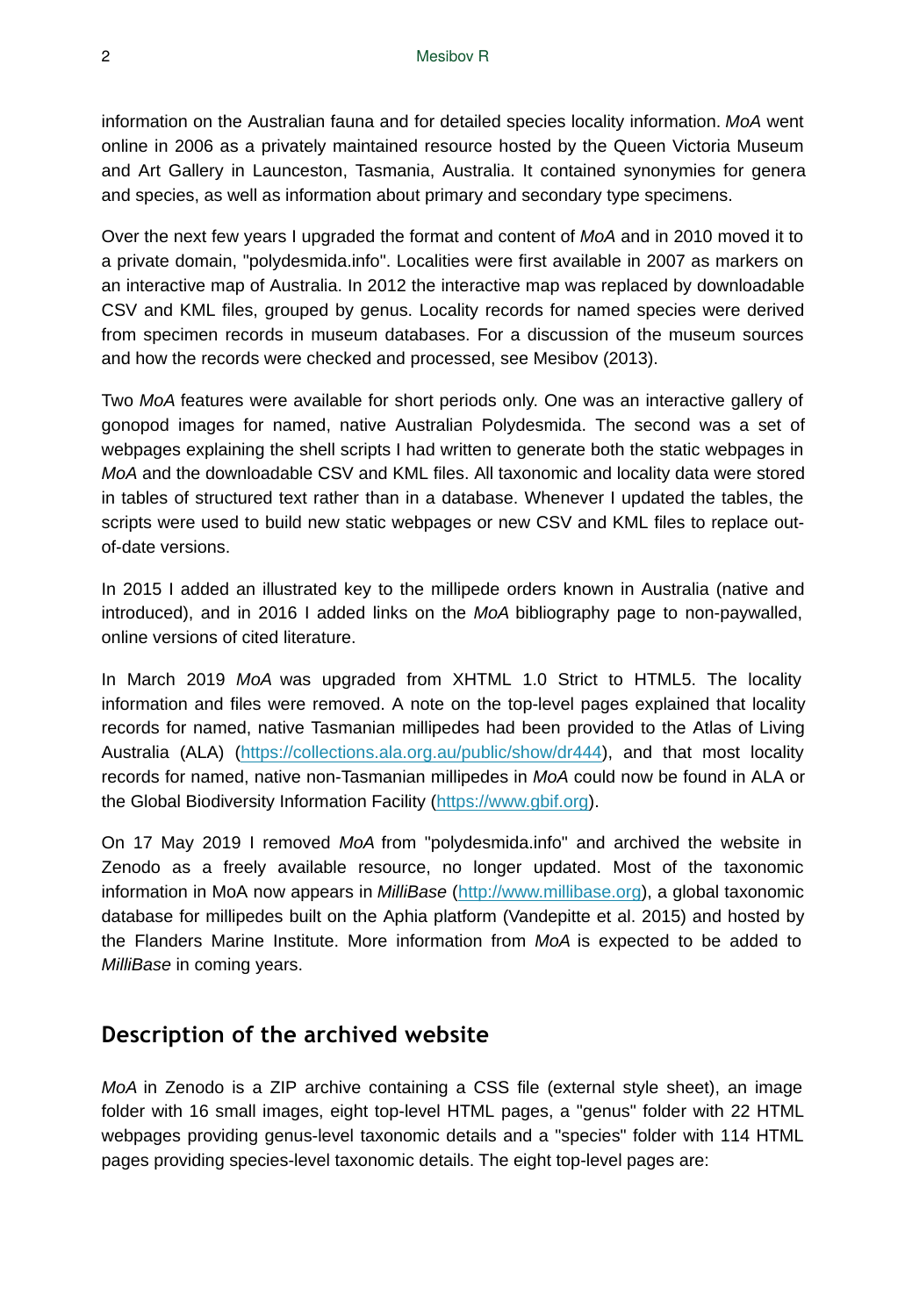**index.html.** Introduction to the archived website, with a chart showing the cumulative number of described, native Australian millipede species, 1844-2019.

**catalogue.html.** Systematically arranged checklist of genera and species, with each name linked to the appropriate location on a page in the "genus" or "species" folders. Names include author and year. Species names are followed by distribution as State or Territory abbreviations (in square brackets). Includes species *incertae sedis*. The higher classification follows Shelley (2003).

**genus.html.** Alphabetical list of 152 genera (111 accepted), with each name linked to the appropriate location on a page in the "genus" folder. Names include author and year, and are followed by the number of valid species and millipede order, and synonyms (if any) with author and year.

**species.html.** Alphabetical list of 566 species (539 accepted), with each name linked to the appropriate location on a page in the "species" folder. Names include author and year, and are followed by distribution as State or Territory abbreviations, and synonyms (if any) with author and year.

**bibliography.html.** Alphabetical and chronological list of 292 taxonomic references cited on pages in the "genus" and "species" folders, and of articles mentioned on the introduced species page (introduced.html). Each reference is followed by a link to a freely available online version (if one exists), and by the date of the most recent link check.

**museums.html.** Alphabetical list of acronyms for type specimen repositories cited on pages in the "genus" and "species" folders. Each acronym is followed by a repository name and location.

**introduced.html.** Systematically arranged checklist of 24 millipede species known to have been introduced to Australia and its territories. For each State or Territory with records, the source of the record is given (publication or museum record).

**key2orders.html.** An illustrated, one-page key to the eight native and one introduced millipede orders found in Australia.

Each page in the "genus" folder lists genera within a higher taxon (family, subfamily or tribe) together with generic synonyms. Each accepted genus is accompanied by a list of its accepted species, with each species name linked to the appropriate location on a page in the "species" folder and followed by author and year, and distribution as State or Territory abbreviations (in square brackets). Each genus name (including synonyms) is followed by a chronological synonymy, with reference links to the bibliography page, relevant page references and their significance, and the full reference citation. For each genus name (and synonym) the type species and the method of type designation are given (Fig. 1).

Each page in the "species" folder lists species (or subspecies) within a single genus, together with species synonymies presented as for genus names, and followed by a listing of known primary and secondary types. The type list includes the following items (if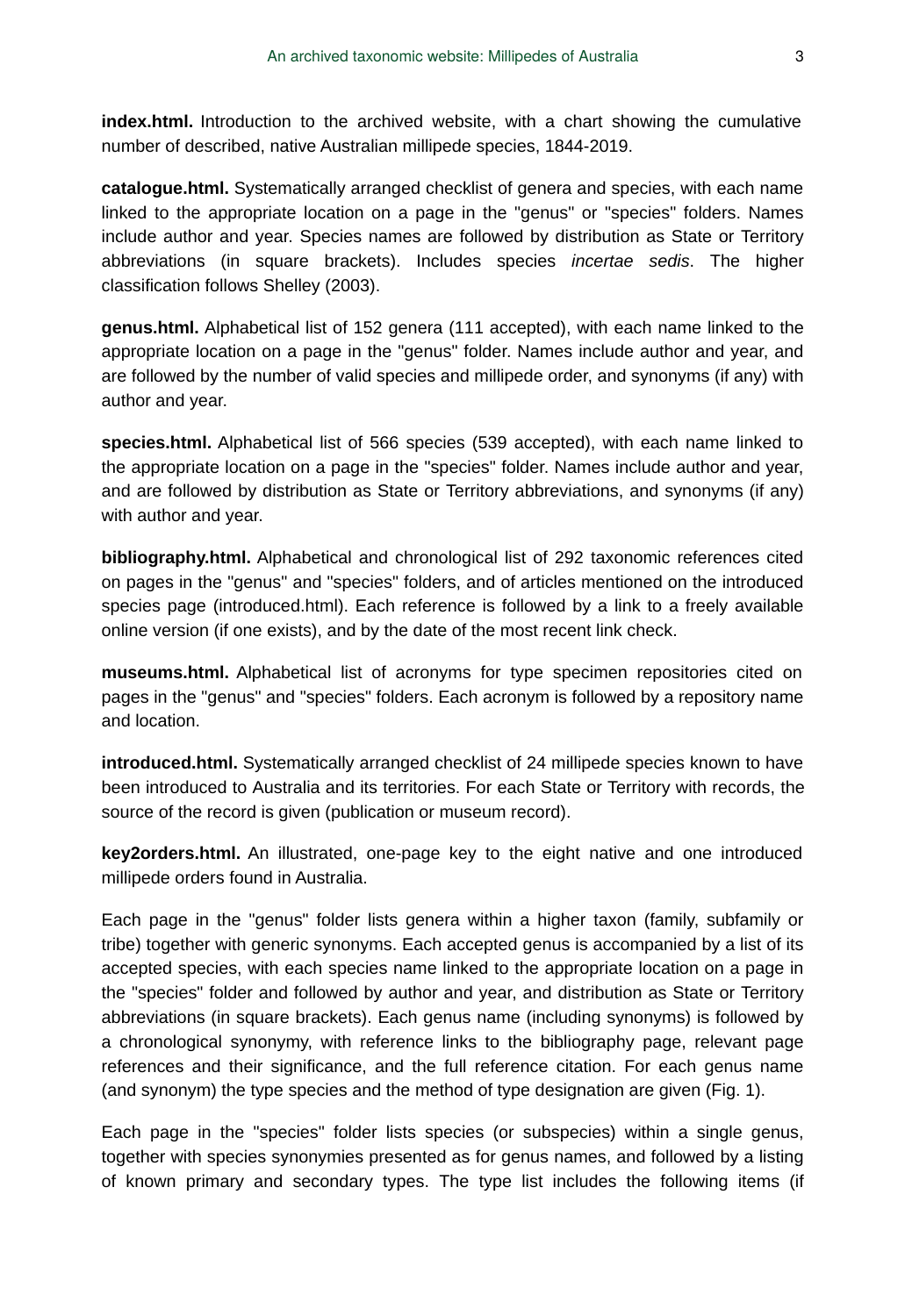known): number and gender of specimens, published or other collection details, repository abbreviation linked to the MoA museums page and repository catalog number. Latitude/ longitude estimates are provided for type localities published without georeferences, and some uncertain type listings are followed by explanatory notes (Fig. 2).

| Victoriocambala Verhoeff, 1944                                                                                                                                                                                                                                                                                                                                                                                                                                                                                                                                                                     |
|----------------------------------------------------------------------------------------------------------------------------------------------------------------------------------------------------------------------------------------------------------------------------------------------------------------------------------------------------------------------------------------------------------------------------------------------------------------------------------------------------------------------------------------------------------------------------------------------------|
| Victoriocambala bidentata Jeekel, 2009 [Vic]<br>Victoriocambala buffalensis Verhoeff, 1944 [Vic]                                                                                                                                                                                                                                                                                                                                                                                                                                                                                                   |
| Type species: Victoriocambala buffalensis Verhoeff, 1944, by monotypy                                                                                                                                                                                                                                                                                                                                                                                                                                                                                                                              |
| Victoriocambala<br>Victoriocambala Verhoeff 1944: 35 (in genus key), 41 (first description)<br>Verhoeff, K.W. (1944) Zur Kenntnis der Cambaliden und über einige neue australische Formen derselben. Zoologischer Anzeiger 145: 27-45.<br>Victoriocambala Jeekel 1971: 115 (in genus catalogue)<br>Jeekel, C.A.W. (1971) Nomenclator generum et familiarum Diplopodorum: a list of the genus and family-group names in the Class Diplopoda from<br>the 10th edition of Linnaeus, 1758, to the end of 1957. Monografieën van de Nederlandse Entomologische Vereniging 5: i-xii, 1-412. [Dated 1970, |
| published 1971]<br>Victoriocambala Hoffman 1980: 91 (in genus catalogue)<br>Hoffman, R.L. (1980) Classification of the Diplopoda. Muséum d'Histoire Naturelle, Geneva, 237 pp. [Dated 1979, published 1980]                                                                                                                                                                                                                                                                                                                                                                                        |
| Victoriocambala Jeekel 1981: 40 (in discussion of species recorded from eastern Australia)<br>Jeekel, C.A.W. (1981) Australia Expedition 1980; legit C.A.W. Jeekel and A.M. Jeekel-Rijvers. List of collecting stations, together with general notes<br>on the distribution of millipedes in eastern Australia and Tasmania. Verslagen en Technische Gegevens, Instituut voor Taxonomische Zoölogie<br>(Zoölogisch Museum), Universiteit van Amsterdam 30: 1-59.                                                                                                                                   |
| Victoriocambala Jeekel 1985: 106 (in taxonomic discussion)<br>Jeekel, C.A.W. (1985) The distribution of the Diplochaeta and the 'lost' continent Pacifica (Diplopoda). Bijdragen tot de Dierkunde 55(1): 100-112.                                                                                                                                                                                                                                                                                                                                                                                  |
| Victoriocambala Mauriès 1987: 196 (in taxonomic discussion), 198 (in revised classification)<br>Mauriès, J.-P. (1987) Cambalides nouveau et peu connus d'Asie, d'Amérique et d'Océanie. II. Pseudoannolenidae, Choctellidae (Myriapoda,<br>Diplopoda). Bulletin du Muséum national d'Histoire naturelle, Paris, 4th series, section A 9(1): 169-199.                                                                                                                                                                                                                                               |
| Victoriocambala Korsós and Johns 2009: 3 (in taxonomic discussion)<br>Korsós, Z. and Johns, P.M. (2009) Introduction to the taxonomy of Iulomorphidae of New Zealand, with descriptions of two new species of<br>Eumastigonus Chamberlin, 1920 (Diplopoda: Spirostreptida: Epinannolenidea). Zootaxa 2065: 1-24.                                                                                                                                                                                                                                                                                   |
| Victoriocambala Jeekel 2009: 35 (in taxonomic discussion)<br>Jeekel, C.A.W. (2009) Millipedes from Australia, 24: Iulomorphidae from Victoria, with the description of two new species (Diplopoda,<br>Spirostreptida). Myriapod Memoranda 11: 31-41.                                                                                                                                                                                                                                                                                                                                               |
| Victoriocambala Edward and Harvey 2010: 5 (in taxonomic discussion)<br>Edward, K.L. and Harvey, M.S. (2010) A review of the Australian millipede genus Atelomastix (Diplopoda: Spirostreptida: Iulomorphidae). Zootaxa<br>$2371:1-63.$                                                                                                                                                                                                                                                                                                                                                             |
| Victoriocambala Korsós and Read 2012: 46 (in Iulomorphidae catalogue)<br>Korsós, Z. and Read, H.J. (2012) Redescription of Zinagon chilensis (Silvestri, 1903) from Chile, with a species list of Iulomorphidae from the<br>Southern Hemisphere (Diplopoda: Spirostreptida: Epinannolenidea). Zootaxa 3493: 39-48.                                                                                                                                                                                                                                                                                 |
| Victoriocambala Mesibov 2017: 115 (synonymy, taxonomic discussion, comparison with Amastigogonus)<br>Mesibov, R. (2017) Notes on Victorian Iulomorphidae (Diplopoda: Spirostreptida). Memoirs of Museum Victoria 76: 113-120.                                                                                                                                                                                                                                                                                                                                                                      |

### Figure 1. doi

Screenshot of information on the genus *Victoriocambala* Verhoeff, 1944 from the Iulomorphidae webpage (iulomorphidae.html).

#### Victoriocambala bidentata Jeekel, 2009

Victoriocambala bidentata

Victoriocambala bidentata Jeekel 2009: 35 (first description); Figs 6-9 (p. 37)

Jeekel, C.A.W. (2009) Millipedes from Australia, 24: Iulomorphidae from Victoria, with the description of two new species (Diplopoda, Spirostreptida), Myrianod Memoranda 11: 31-41.

Victoriocambala bidentata Korsós and Read 2012: 46 (in Iulomorphidae catalogue) Korsós, Z. and Read, H.J. (2012) Redescription of Zinagon chilensis (Silvestri, 1903) from Chile, with a species list of Iulomorphidae from the

Southern Hemisphere (Diplopoda: Spirostreptida: Epinannolenidea). Zootaxa 3493: 39-48. Victoriocambala bidentata Mesibov 2017: 115 (notes accompanying new locality records); Figs 4C, 4D (p. 118), 5A (p. 119)

Mesibov, R. (2017) Notes on Victorian Iulomorphidae (Diplopoda: Spirostreptida). Memoirs of Museum Victoria 76: 113-120.

Holotype: Male, Drummer State Forest, 15 km E of Cann River, Vic, Australia Expedition station 84, Eucalyptus forest along Princes Highway, under logs, 13 November 1980, C.A.W. Jeekel and A.M. Jeekel-Rijvers, ZMA [-37.5765 149.3105 ±1 km] Paratype(s): 4 males, 2 females, 5 juveniles, details as for holotype, ZMA

### Figure 2. doi

Screenshot of information on the species *Victoriocambala bidentata* Jeekel, 2009 from the *Victoriocambala* webpage (victoriocambala.html)